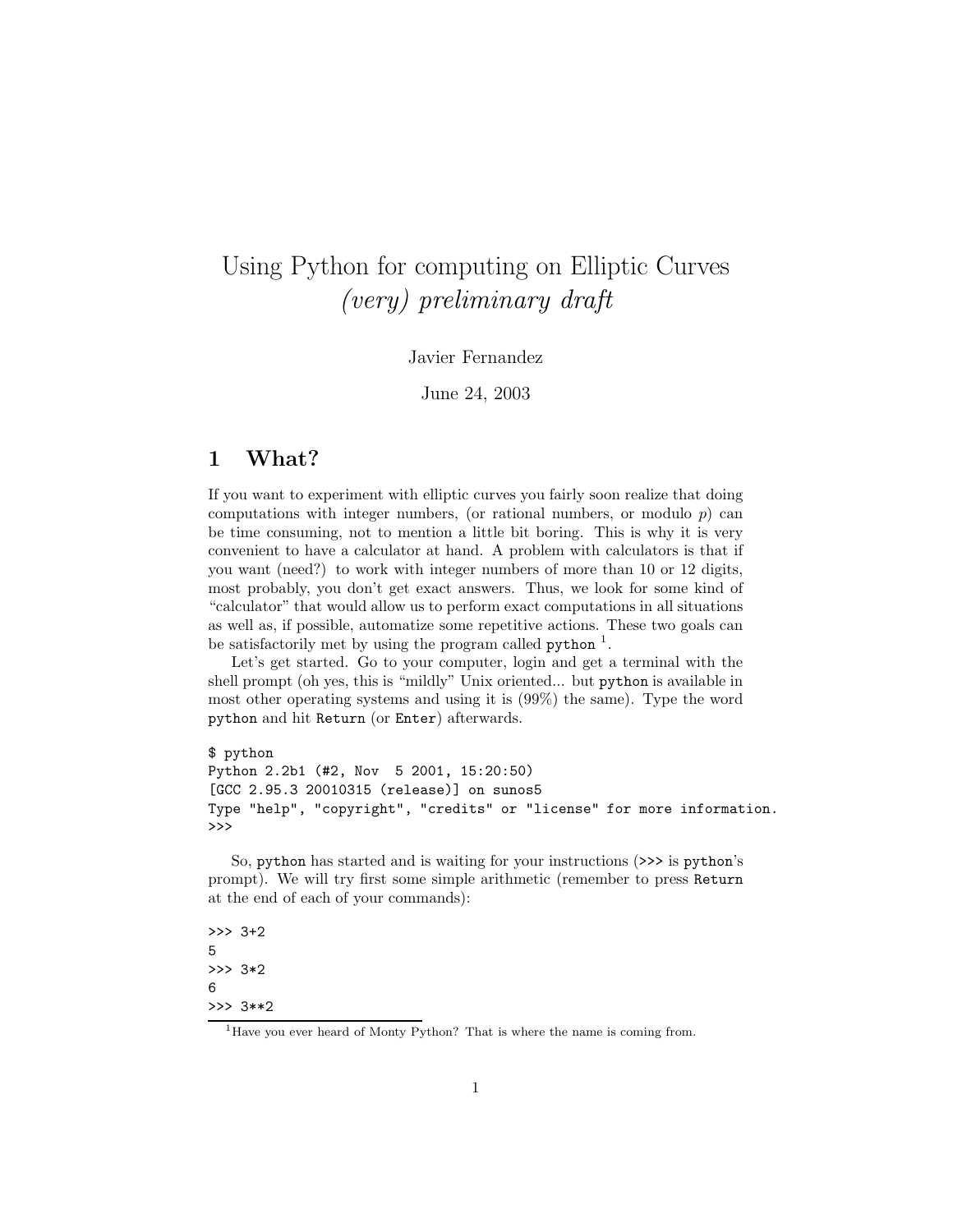```
9
>>> 1235412515*983475982457895
1214998536930403943555925L
```
Notice how we compute powers using the \*\* symbol. Also, python knows how to operate with parentheses:

```
\gg 3*(4-2)
6
   Divisions?
```
>>> 3/2 1

Please notice the previous result: 3/2 evaluates to the "integer division" instead of the usual 1.5 that you would expect. If you want to get 1.5 you have to tell python that you want to work with "floating point" numbers:

```
>>> 3.0/2
1.5
```
As you can imagine, there are also variables:

```
>>> a=127
>>> b="hello people"
>>> c=1.27
>>> 2*a+1
255
```
Different values can be assigned to variables. Above, a was assigned an integer number, b the string hello people, and c a floating point number. Finally, you can operate with variables as you normally would.

How about arithmetic modulo  $p$ ? We can ask python to reduce a number modulo  $p$  using the operator  $%$  as follows:

```
>>> 5 % 3
2
>>> 5234524452**18 % 19
1L
```
The first line computed the remainder of 5 modulo 3. The second, the remainder of  $5234524452^{18}$  modulo 19, which is 1 (but you don't need python for this one...).

Before we move on to something more interesting, there are two things that you have to know: how to stop the program and how to ask for help (other than screaming...). Quitting the program is very simple (on a Unix console) just press the keys Control and D at the same time, and you are done. To ask for help, start python again (see instructions above). Then, on python's prompt type help(), and follow the instructions to seek help on a specific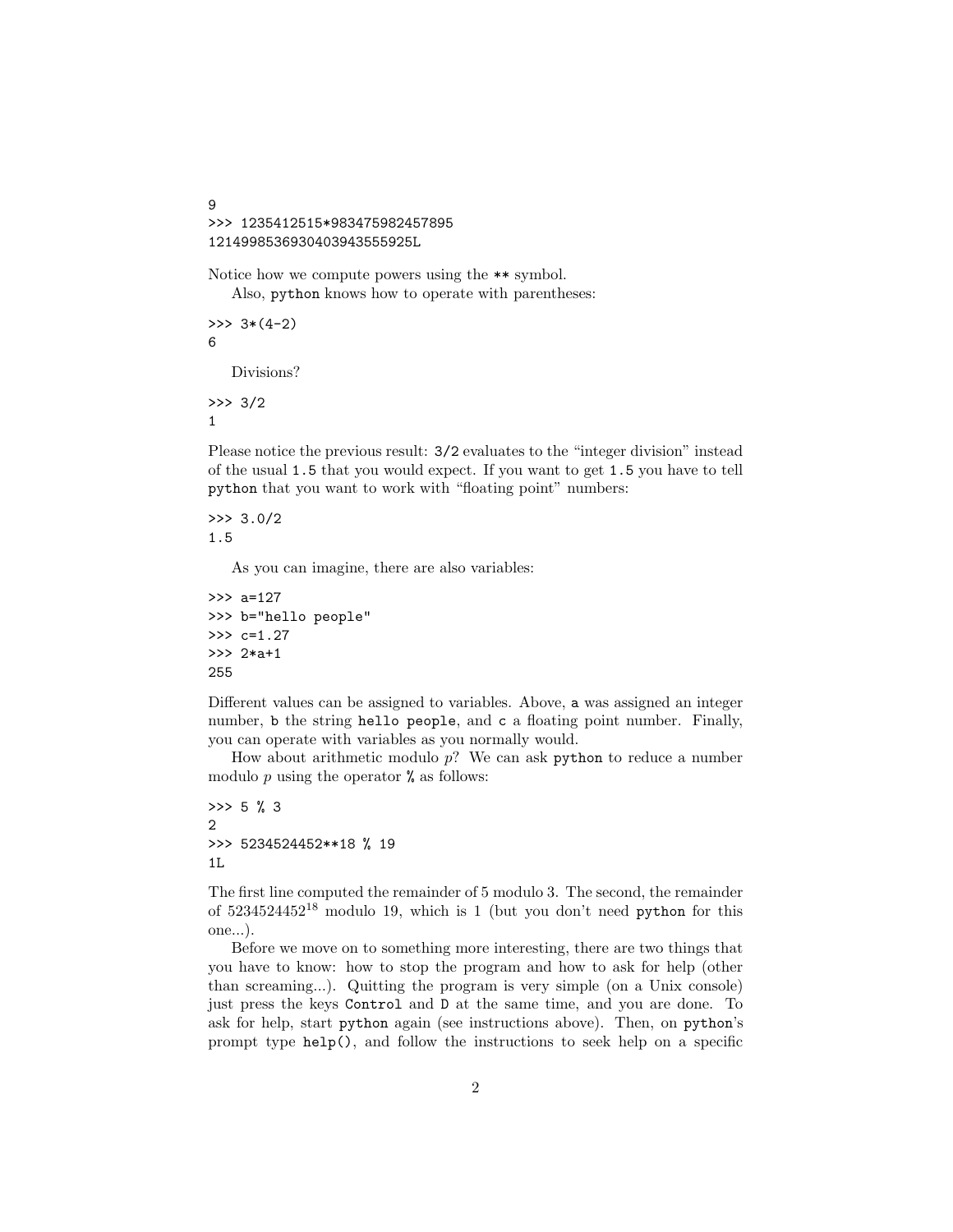topic. Remember to type quit when you are done with the help and want to continue using python. For more information about python you should check http://www.python.org.

Now that we know how to do basic arithmetic with python, could we check if  $(1342, 41543452354)$  is on the elliptic curve  $y^2 = x^3 + x + 1725858433486651246286$ ?

```
>>> x=1342
>>> y=41543452354
>>> x**3+x+1725858433486651246286
1725858433489068141316L
>>> y**2
1725858433489068141316L
```
As you see, the point is on the curve (because both sides of the equation evaluate to the same thing). Another possibility is to ask python to compare both sides automatically as follows:

```
>>> y**2==x**3+x+1725858433486651246286
1
```
Notice how we ask if two things are equal using the symbol  $==$  (instead of  $=$ ). The answer is the number 1, meaning that they are equal. If things are different we get 0:

```
>>> "banana"=="orange"
\Omegawhile
>>> "banana"!="orange"
1
```
here != means "not equal".

## 2 Functions

We saw in the previous section that **python** can do fairly complicated computations for you so it seems to provide a good calculator for our purposes. How about performing repetitive tasks?

Suppose that you want to check if the point  $(a, b)$  is on the curve

$$
y^2 = x^3 + x + 1725858433486651246286.
$$
 (1)

You can do this as we did above, but if you want to do this same operation several times it is useful to define a function that does the computation for you:

```
\gg def on_curve(x,y):
... """See if (x,y) is on the curve y**2 == x**3+x+1725858433486651246286"""
... return y**2==x**3+x+1725858433486651246286
```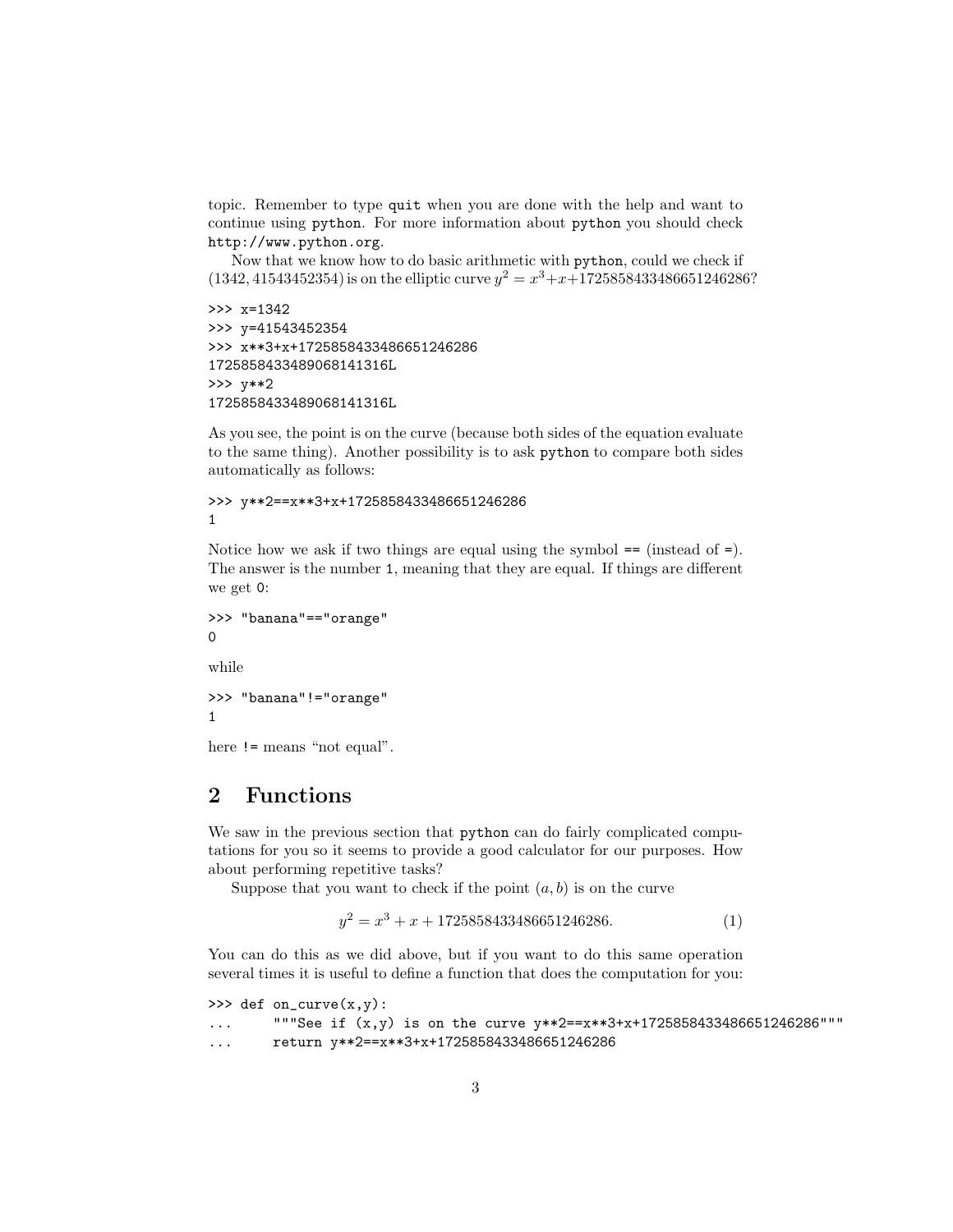We have just defined a function. There are several things to notice here. First line:  $def$  on\_curve $(x,y)$ : all function definitions start with def, then follows the name of the function (on curve, in this case) and then the parameters of the function, x and y. Finally, the ":". If you forget the colon you will see all sorts of strange complaints from python.

The second line is informative, a way of saying what the function does. It is (very) convenient to use it, especially when you write several functions with clever names such as f. Notice that the message goes with triple quotes.

The third line is where things happen: the return value of the function is the comparison of the equation. So on curve  $(x,y)$  will be 0 if  $(x,y)$  is not on the curve and 1 otherwise.

We have skipped one essential detail: look at the indentation of the function. It is nice because it makes the function easy to read. Furthermore, if you don't indent your code as we did, python will complain.

Now that we have defined our function we can use it:

```
>>> on_curve(1342,41543452354)
1
>>> on_curve(-1342,41543452354)
\Omega
```
and we see that while (1342, 41543452354) is on the curve, (−1342, 41543452354) is not.

Usually, functions are more involved than our on curve example. In almost all cases it is more convenient to write (and perfect) your functions using a text editor and then load them into python. Our next section describes how to do that, so that then we can tackle our first real application: computing the sum of points on an elliptic curve.

### 3 Better interface  $=$  Emacs

As we mentioned above it is possible (and desirable) to write your functions using a text editor. We will use our favorite editor: emacs.

The first step is tell emacs about python. Start by editing (with emacs, why not?) the .emacs file that should be in your home directory. If you don't have this file there, don't worry: just open a new one.

Add the following lines to your .emacs file:

```
;;python mode stuff
(setq auto-mode-alist
      (cons '("\\.py$" . python-mode) auto-mode-alist))
(setq interpreter-mode-alist
      (cons '("python" . python-mode)
            interpreter-mode-alist))
(autoload 'python-mode "python-mode" "Python editing mode." t)
```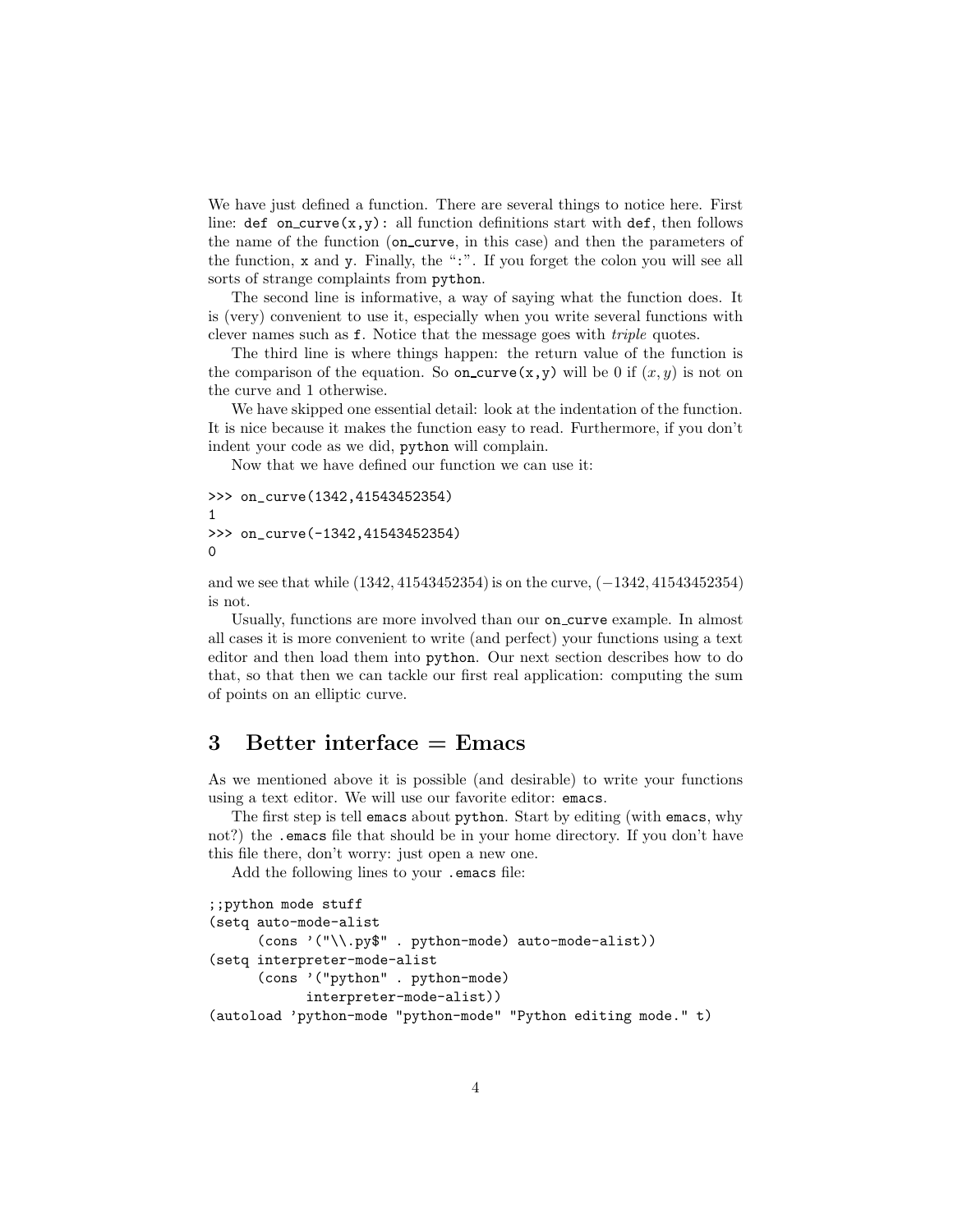Don't worry about the meaning of these lines, they tell emacs what to do when you want to use python.

Save your modified .emacs file and restart emacs.

Open a new file called elliptic.py (you can call it anyway you like, but the termination .py is useful to distinguish python's files). You can open a file in emacs by using the File menu at the upper left corner, choosing open file and typing the name of the file at the bottom line on the emacs screen (remember to type Enter).

Now you got a clean new file for your (ab)use. Let's start by retyping the definition of the function on curve. Two things to notice: emacs colors automatically your syntax (if it doesn't, ask someone to tell you how to do this). Also, indentation is kept automatically: you only have to make sure that you un-indent when you want, as we will see later.

Now modify the function to test if the point is on the curve  $y^2 = x^3 + 3x$ . Your file should look like:

```
def on\_curve(x, y):
    """See if (x, y) is on the curve y**2 == x**3+3x"""
    return y**2==x**3+3*x
```
Now save it (using the menus: File and then Save).

You could go back to the python that you were using before but, instead, we will use emacs to run python. On emacs' Python menu, choose Start interpreter. If you did everything we said your emacs window will split and on one part you still have your elliptic.py file and on the other you have python. Now we have to tell python to load our function on curve. Actually, what python loads is the whole file; to read the file go to emacsPython menu and choose Import/Reload file.

Now we can check if the point  $(0, 0)$  is on\_curve:

```
>>> on_curve(0,0)
Traceback (most recent call last):
  File "<stdin>", line 1, in ?
NameError: name 'on_curve' is not defined
```
Well, obviously something is not right... The point is that now we should call the function on curve as elliptic.on curve instead (because it is part of the elliptic file —or, more properly,  $module$ ). Try again

```
>>> elliptic.on_curve(0,0)
1
```
**Exercise 3.1** Modify the function on curve to work with the curve  $y^2 = x^3 + 8x$ and test with python if some points are on this curve or not. Remember to reload your function into python after the modifications are made.

You can now explore the other options available in emacs' Python menu.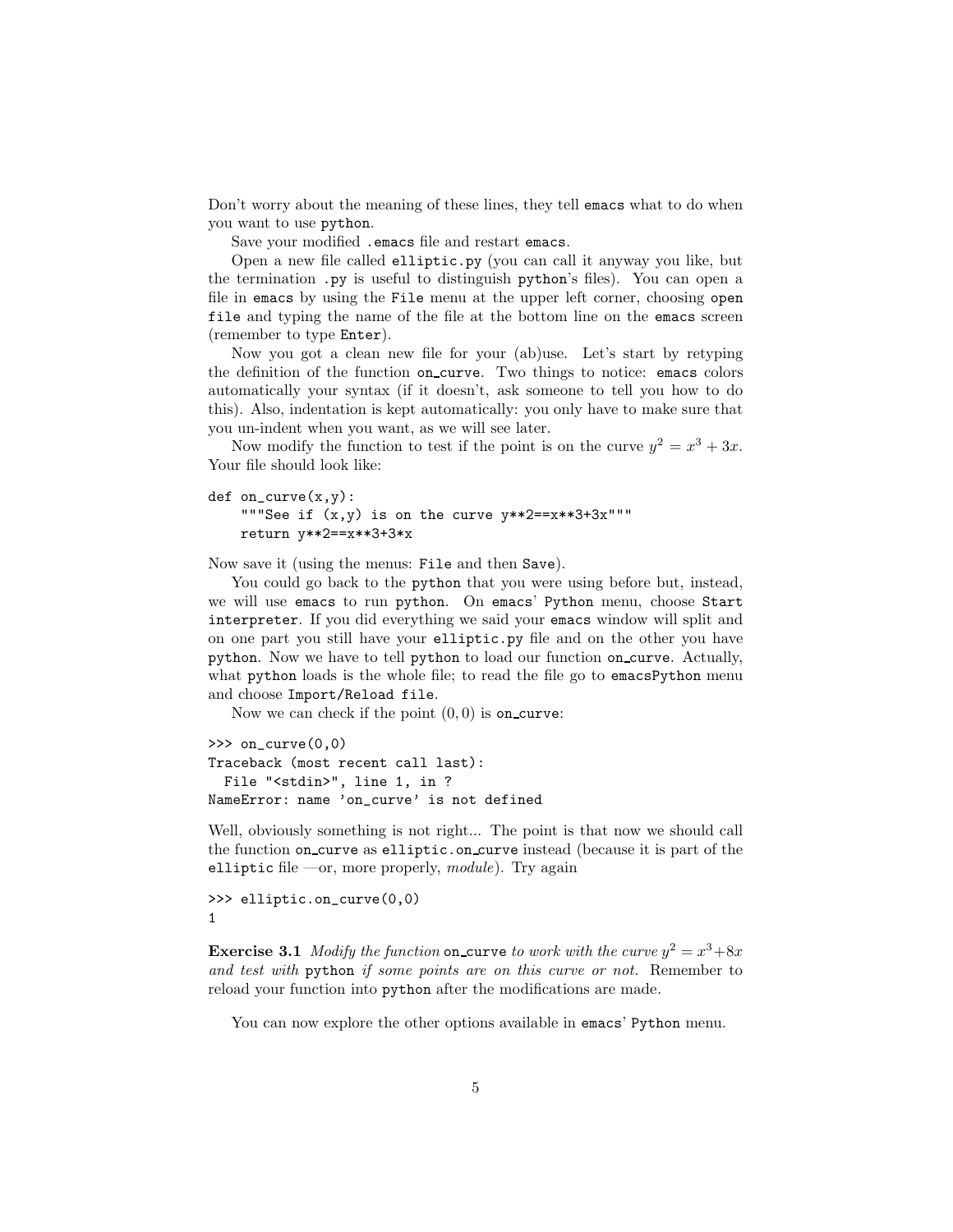#### 4 First application: sums on an elliptic curve

Our goal now is to produce the first real application: we want to write a function sum that will compute the sum of two points on an elliptic curve, using the curve's group structure.

Before we start, we have to decide how we want to "describe" the curve and arbitrary points. We can start by assuming that the curve is given in Weierstrass form

$$
y^2 = x^3 + ax^2 + bx + c \tag{2}
$$

so that the curve is determined by the tuple  $(a, b, c)$ . Fortunately, python knows what a tuple is:

```
>>> curve = (0,3,0)
>>> curve[0]
0
>>> curve[1]
3
>>> curve[2]
\Omega
```
The first line stores in curve the tuple defining the elliptic curve  $y^2 = x^3 + 3z$ . The next lines show how you can access the components of a tuple. Notice that the coordinates are numbered beginning from 0.

Points can be stored in the same way, using tuples with two entries.

#### >>>  $p1=(1,2)$

Now the idea is simple: if  $p_1 = (x_1, y_1)$  and  $p_2 = (x_2, y_2)$ ,  $p_3 = p_1 + p_2$ satisfies<sup>2</sup>  $p_3 = (x_3, y_3)$  with

$$
x_3 = \lambda^2 - a - x_1 - x_2
$$
 and  $y_3 = -(\lambda x_3 + \nu)$ 

with

$$
\lambda = \frac{y_2 - y_1}{x_2 - x_1}
$$
 and  $\nu = y_1 - \lambda x_1$ .

We write our (first?) version of the sum function. Still working on the elliptic.py file we write:

```
def sum1(cur,p1,p2):
    """compute p1+p2 on the elliptic curve cur"""
    lam = (p2[1]-p1[1])/(p2[0]-p1[0])nu = p1[1] - lam * p1[0]x3 = 1am**2 - cur[0] - p1[0] - p2[0]
   y3 = -(1am * x3 + nu)return (x3,y3)
```
<sup>2</sup>These formulas are from [1, page 31].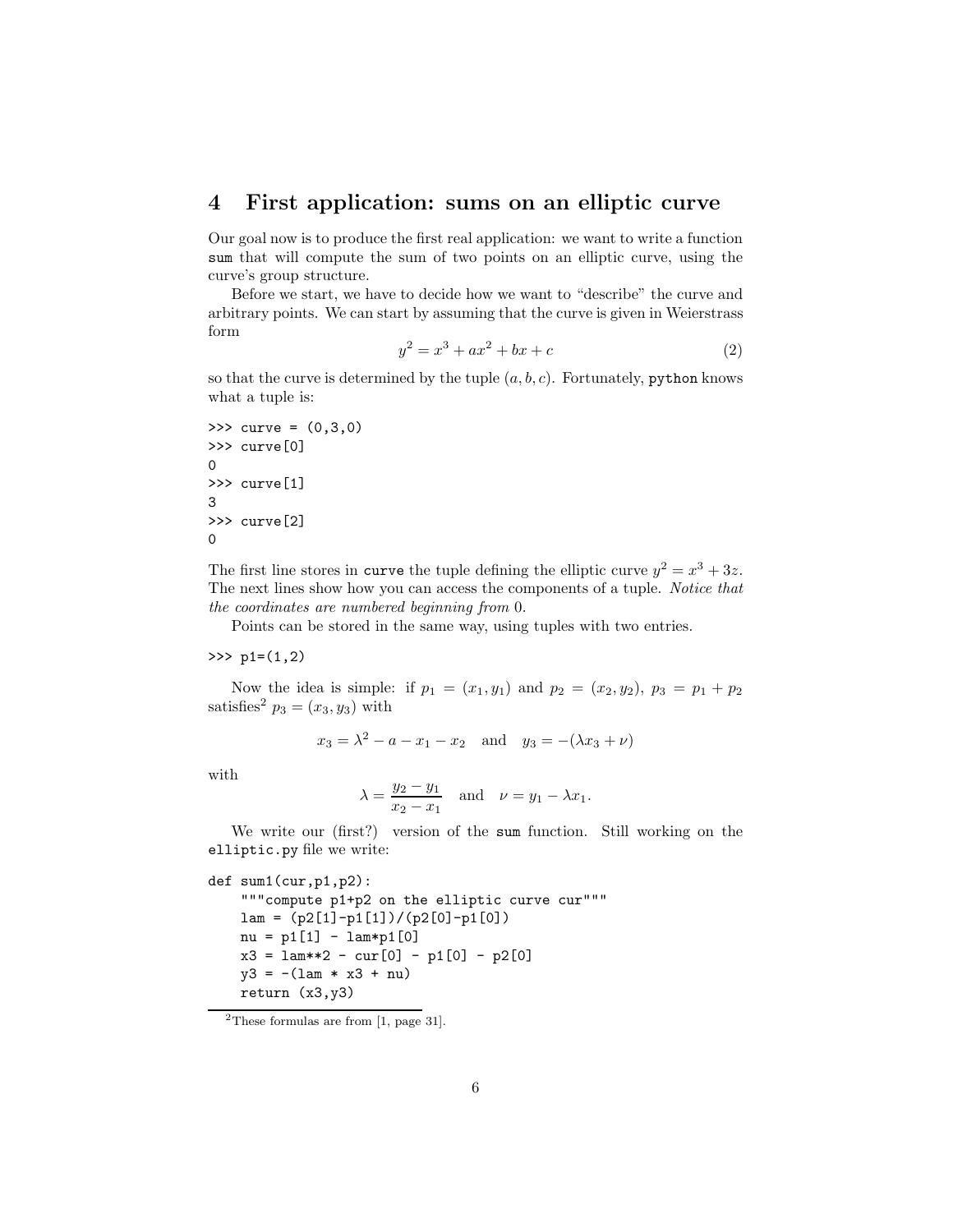Then we reload the elliptic.py file (we won't mention this step in the future, so make sure you remember to do it on your own). We pick p2 on the curve and compute p1+p2:

```
\gg p2=(0,0)>>> elliptic.sum1(curve,p1,(0,0))
(3, -6)
```
Excellent! Now we can play with our sum1 function. According with [1, page 31, the points  $P_1 = (-1, 4)$  and  $P_2 = (2, 5)$  are on the curve  $y^2 = x^3 + 17$ . Let's compute their sum:

```
>>> curve17=(0,0,17)
>>> p1=(-1,4)>>> p2=(2,5)>>> elliptic.sum1(curve17,p1,p2)
(-1, -4)
```
So, we obtain  $P_1 + P_2 = (-1, -4)$ ... but this is not the result obtained in [1]. After thinking for a while you may discover that we are wrong! What we missed is that when we compute lam, we did it as a quotient of two integer numbers, so python computed the integer division that is not what we wanted. How do we fix this problem? One possibility would be to convert our numbers into floating point numbers so that python will compute the appropriate quotient. But the problem with this approach is the precision loss involved in using floating point operations. Instead, we will "teach" python about rational numbers. For that we will use the file Rat.py that you can obtain from the same place you obtained this document.

We modify the elliptic.py file to:

```
from Rat import rat
def on\_curve(x, y):
    """See if (x,y) is on the curve y**2 == x**3+3x"""
   return y**2==x**3+3*x
def sum1(cur,p1,p2):
    """compute p1+p2 on the elliptic curve cur"""
   lam = (p2[1]-p1[1])/rat(p2[0]-p1[0])
    nu = p1[1] - lam * p1[0]x3 = 1am**2 - cur[0] - p1[0] - p2[0]
    y3 = -(1am * x3 + nu)return (x3,y3)
```
There are two changes: the first line instructs python to import the function rat (that creates a rational number) from the file (module) Rat.py. Then, in the definition of lam we use rat to turn the denominator into a rational number. This change will force python to perform a *rational* quotient so that lam gets the proper value: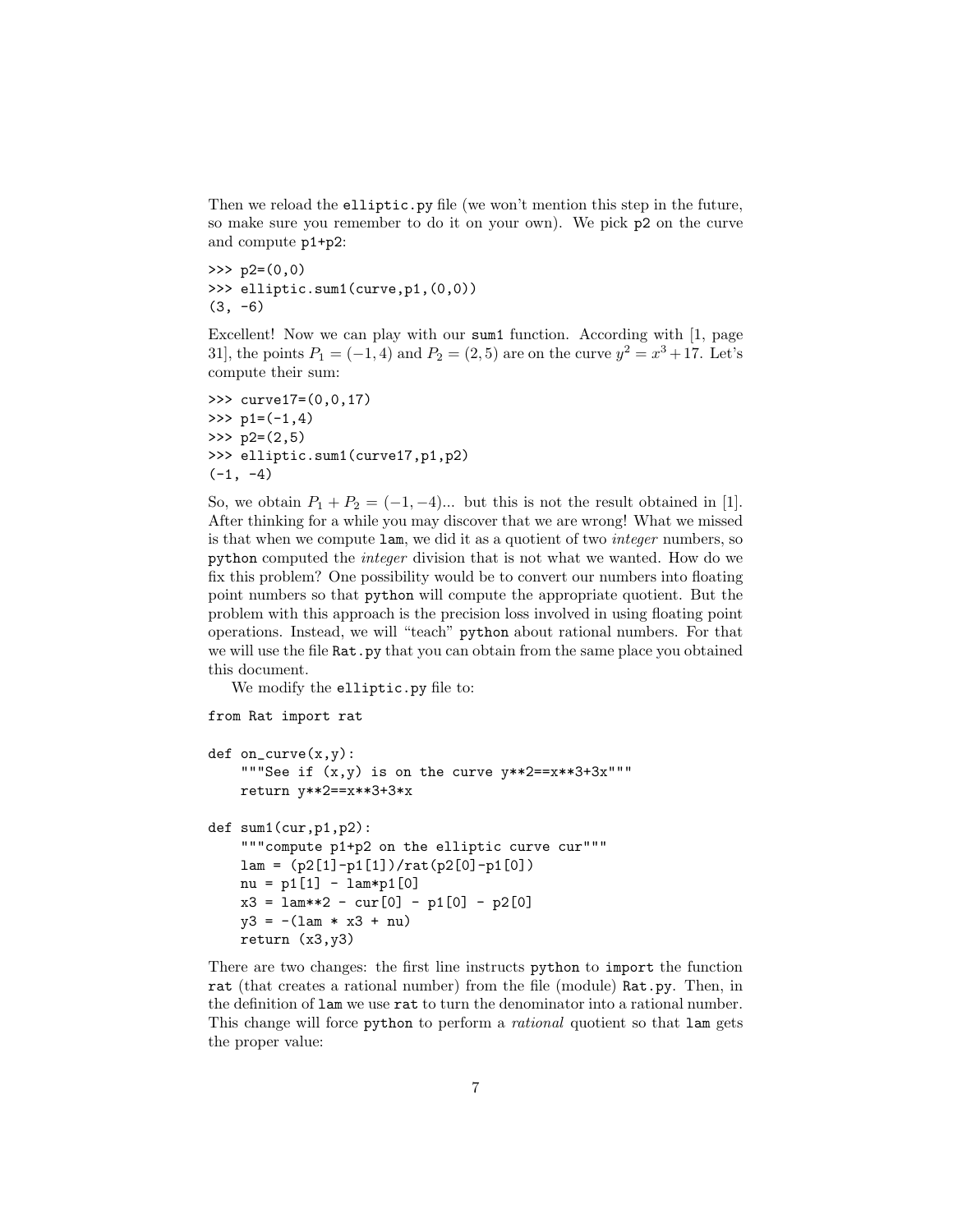>>> elliptic.sum1(curve17,p1,p2) (Rat(-8,9), Rat(-109,27)) That is,  $P_1 + P_3 = \left(-\frac{8}{9}, -\frac{109}{27}\right)$  in accordance with [1]. Next we want to use sum 1 to compute  $2P_1 = P_1 + P_1$ : >>> elliptic.sum1(curve17,p1,p1) Traceback (most recent call last): File "<stdin>", line 1, in ? File "elliptic.py", line 9, in sum1  $lam = (p2[1]-p1[1])/rat(p2[0]-p1[0])$ File "Rat.py", line 151, in \_\_rdiv\_\_ return Rat(a) / b File "Rat.py", line 145, in \_\_div\_\_ return rat(a.\_\_num \* b.\_\_den, a.\_\_den \* b.\_\_num) File "Rat.py", line 38, in rat return Rat(num, den) File "Rat.py", line 45, in \_\_init\_\_ raise ZeroDivisionError, 'rat(x, 0)' ZeroDivisionError: rat(x, 0)

Wow! That was something... wrong. If you look at the last output line you will see the key: we are dividing by 0! Why would that be? When we are trying to compute lam we divide by the difference of the x-coordinates of the two points... that is 0 if the points are the same! We have to use the appropriate doubling formula, again from [1]: for  $P_1 + P_1$ , we have to use

$$
\lambda = \frac{3x_1^2 + 2ax_1 + b}{2y_1}.
$$

Taking this into account, sum1 becomes:

```
def sum2(cur,p1,p2):
    """compute p1+p2 on the elliptic curve cur"""
    if p1==p2:
        lam = (3*p1[0]*2 + cur[0]*2 *p1[0] + cur[1])/rat(2*p1[1])else:
        lam = (p2[1]-p1[1])/rat(p2[0]-p1[0])nu = p1[1] - lam * p1[0]x3 = 1am**2 - cur[0] - p1[0] - p2[0]
   y3 = -(1am * x3 + nu)return (x3,y3)
```
Here we use the if ... else construction: it does the obvious thing, that is, if p1 equals p2 it uses the first definition of lam, otherwise it uses the second definition. Notice the important role of indentation: it determines what is executed in each case (other languages enclose these "blocks" of code with "{}"; in python it is just indentation).

Now we are ready to compute the sum of two points, even if they are equal: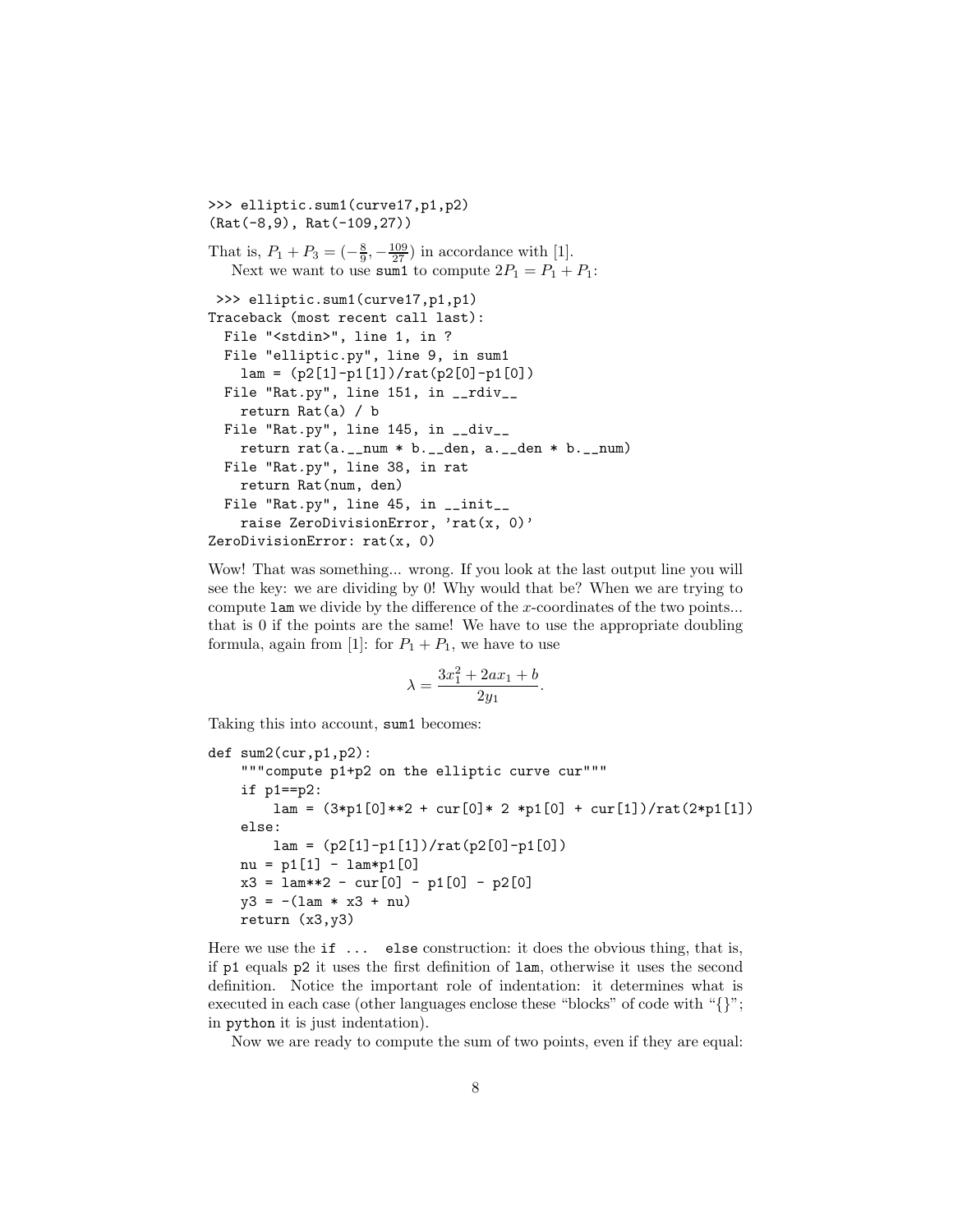>>> elliptic.sum2(curve17,p1,p1) (Rat(137,64), Rat(-2651,512))

**Exercise 4.1** Use sum2 to compute sums and multiples of points on  $y^2 = x^3 +$ 17.

Exercise 4.2 Find  $-P_1$ . Use sum2 to compute  $P_1 + (-P_1)$ .

Did you solve Exercise 4.2? Go ahead: do it!

Now that you tried to compute  $P_1 + (-P_1)$ , can you see what is wrong with sum2 in this case? The problem is that even if  $P_1 \neq -P_1$ , they have the same xcomponent, so in the computation of  $\lambda$  the denominator still vanishes. In order to fix it, we have to understand what we are doing:  $P_1 + (-P_1)$  should be the null element (for the sum on the curve), but that point is the point at infinity (for the curve in Weierstrass form), which is not given by a pair of numbers. So we have to represent the null element in some other way. One possibility is as follows:

```
def sum3(cur,p1,p2):
    """compute p1+p2 on the elliptic curve cur"""
    if p1==p2:
        lam = (3*pi[0]*2 + cur[0]*2 *p1[0] + cur[1])/rat(2*pi[1])elif p1[0]==p2[0]:
        return "null_element"
    else:
        lam = (p2[1]-p1[1])/rat(p2[0]-p1[0])nu = p1[1] - lam*p1[0]
    x3 = 1am**2 - cur[0] - p1[0] - p2[0]
    y3 = -(1am * x3 + nu)return (x3,y3)
```
That is, when we detect a  $P + (-P)$  situation we simply return the string "null element".

```
>>> elliptic.sum3(curve17,p1,(-1,-4))
'null_element'
```
Exercise 4.3 Modify sum3 so that it can accept "null element" as input and produces the correct sum. Check that you get the correct values for sum4(curve17, "null element",p1), sum4(curve17,p2,"null\_element") and sum4(curve17,"null\_element","null\_element"). This function, the final, most general, version will be called sum.

Exercise 4.4 Write the function inverse that takes a point on an elliptic curve and produces the inverse of that point. Make sure that it also works for the "null element".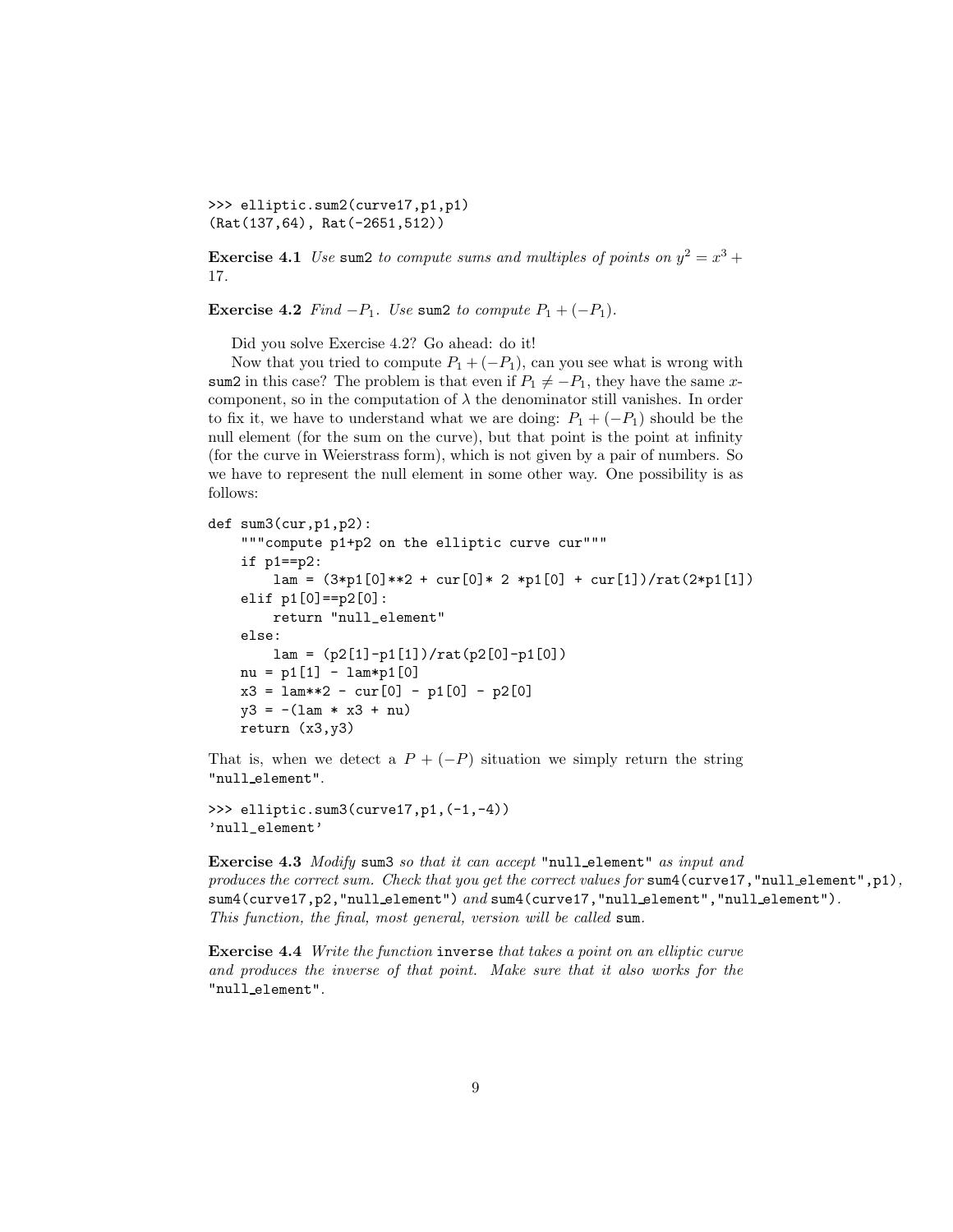#### 5 Doing it many times

In the previous section we wrote a function that can handle the sum of any two points on an elliptic curve. Now suppose that you want to compute 17P, for some point  $P$  on the curve. Of course we can use sum 16 times, but it would be nicer to have a function that does this repetitive process for us. In this section we will write a multiplication function. The idea is very simple:

```
def multi_1(cur,p,n):
    """Multiply n*p on the elliptic curve cur"""
    r=p
    for k in range(0, n-1):
        r=sum(cur,r,p)
    return r
```
The only new thing to notice is the for  $\dots$  in construction, which is fairly similar to all other "for" constructions in other languages.  $range(a, b)$  is a function that produces the list<sup>3</sup> [a,  $a+1$ , ...,  $a+b-1$ ], so that in multi-1 k ranges over  $[0,1,\ldots,n-2]$ . We see how it works:

>>> range(1,10) [1, 2, 3, 4, 5, 6, 7, 8, 9]

All together, we can compute  $17P_1 = 17(-1, 4)$  on  $y^2 = x^3 + 17$ :

```
>>> elliptic.multi_1(curve17,p1,17)
```
(Rat(-39113047645594274331516278208221571876851492847335357869560291791834 18009268228906715680196637256825165824168188777079892877819952189329911379 8780220186533687629519287745512837441,166960666390877819461817450642689484 60058598884401893333104357485499921266522439209160979049730477444959243208 598270115674023663876651902936754576139680930117962797640876095936321), Rat(4391424070270411499701393054255660600258750351577255424388912636570614 45026869698058361229393517857350909030206243569606454528094187778805442176 77624931459776131940710887509020958848264628465015395098411189721499813126 27344857625848100707804941096885690090187001465796,21573532047345089983969 31807331135738846496565488819418973541084400944941258607605753688197705147 44703666288048636264665314226672507404008991696310491081073056655376110023 26135870362242479532491359795881066144912738989541854843356529604554927834 07098746876956279494881))

and you see why it is not very healthy to do this kind of computation by hand.

Exercise 5.1 multi-1 can only handle multiplication by strictly positive integers. Modify multi-1 to handle multiplication by all sorts of integers.

<sup>3</sup> lists are very similar to tuples in python, except that they have more functionality. For instance, a list can be modified, whereas a tuple can not.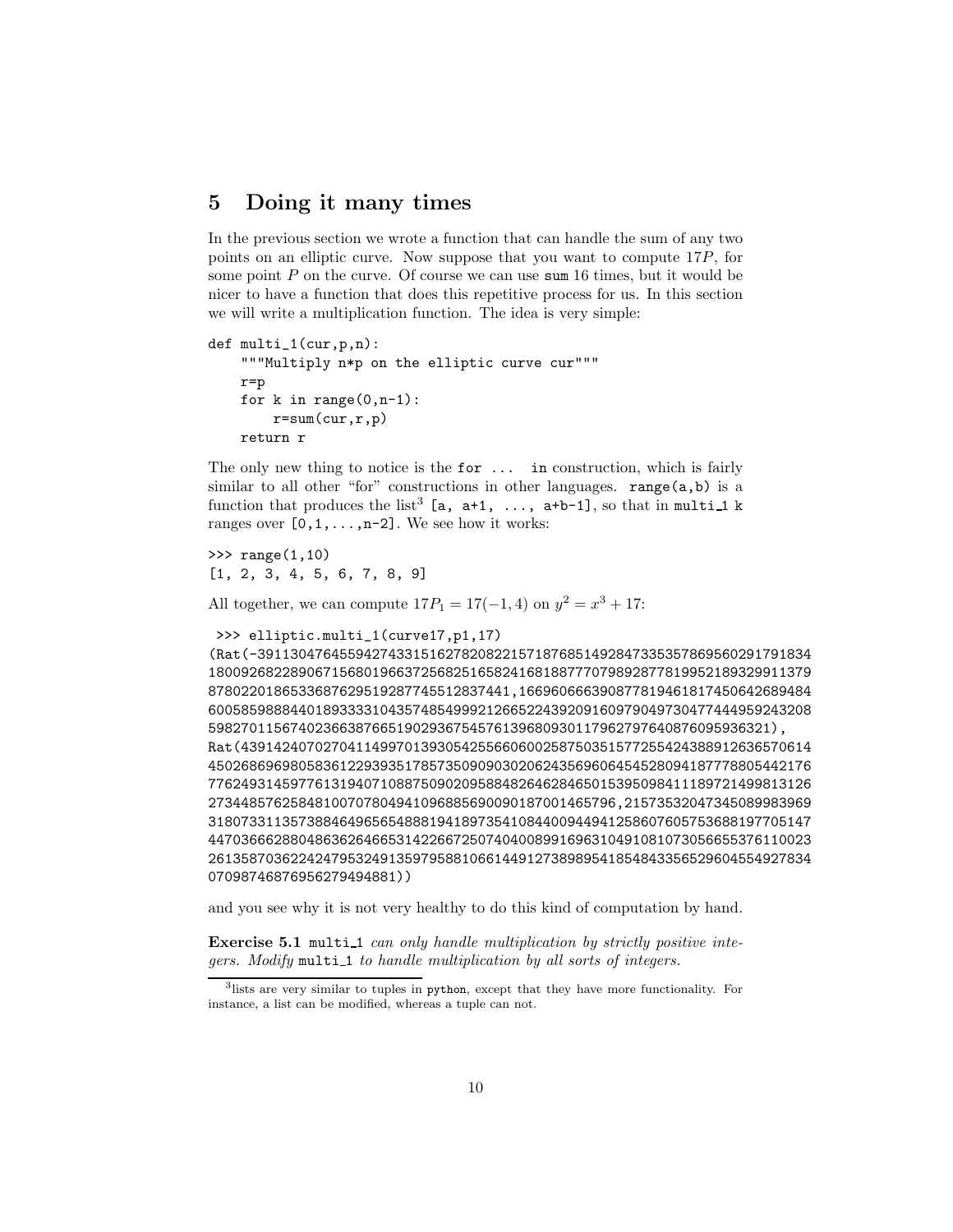Exercise 5.2 The approach of multi\_1 is a bit simplistic. Suppose that you want to compute the point 64P using multi\_1: how many sums do we need to compute? Think about a better way of computing this point, using only sums. Write a better multiplication function.

Another way of having some action iterated, especially convenient when you don't know, a priori, how many times it must be repeated is by using the while ... construction. As an example we write a new version of the multiplication function using while:

```
def multi_2(cur,p,n):
    """Multiply n*p on the elliptic curve cur (uses while)"""
    r=p
    while n>1:
        r = sum(cur,r,p)n = 1return r
```
The while CONDITION construct iterates the body of the while as long as the condition holds (if the condition is a number, as long as the number is nonzero). CONDITION can be, basically any expression, although usually is a logical or numerical expression. Notice that, because of the indentation, both lines  $r = sum(cur, r, p)$  and  $n = 1$  are the body of the while and are iterated as long as n>1.

The line  $n=-1$  is equivalent to  $n=-1$  and similar constructions exist for the other arithmetic operations.

There are still other ways of repeating an action. For example, suppose that you want to find the orbit  $p=(2,3)$  in the group of  $y^2=x^3+1$  (that is, the set of points on the curve that are obtained by multiple sums of p). We can do it using a for ... in construction:

```
>>> curve1=(0,0,1)
>>> p=(2,3)>>> for k in range (1,10):
... elliptic.multi_1(curve1,p,k)
...
(2, 3)
(Rat(0,1), hat(1,1))(Rat(-1,1), Rat(0,1))(Rat(0,1), Rat(-1,1))(Rat(2,1), Rat(-3,1))'null_element'
(2, 3)
(Rat(0,1), Rat(1,1))(Rat(-1,1), Rat(0,1))
```
Alternatively, we can use the  $map(\ldots)$  construction